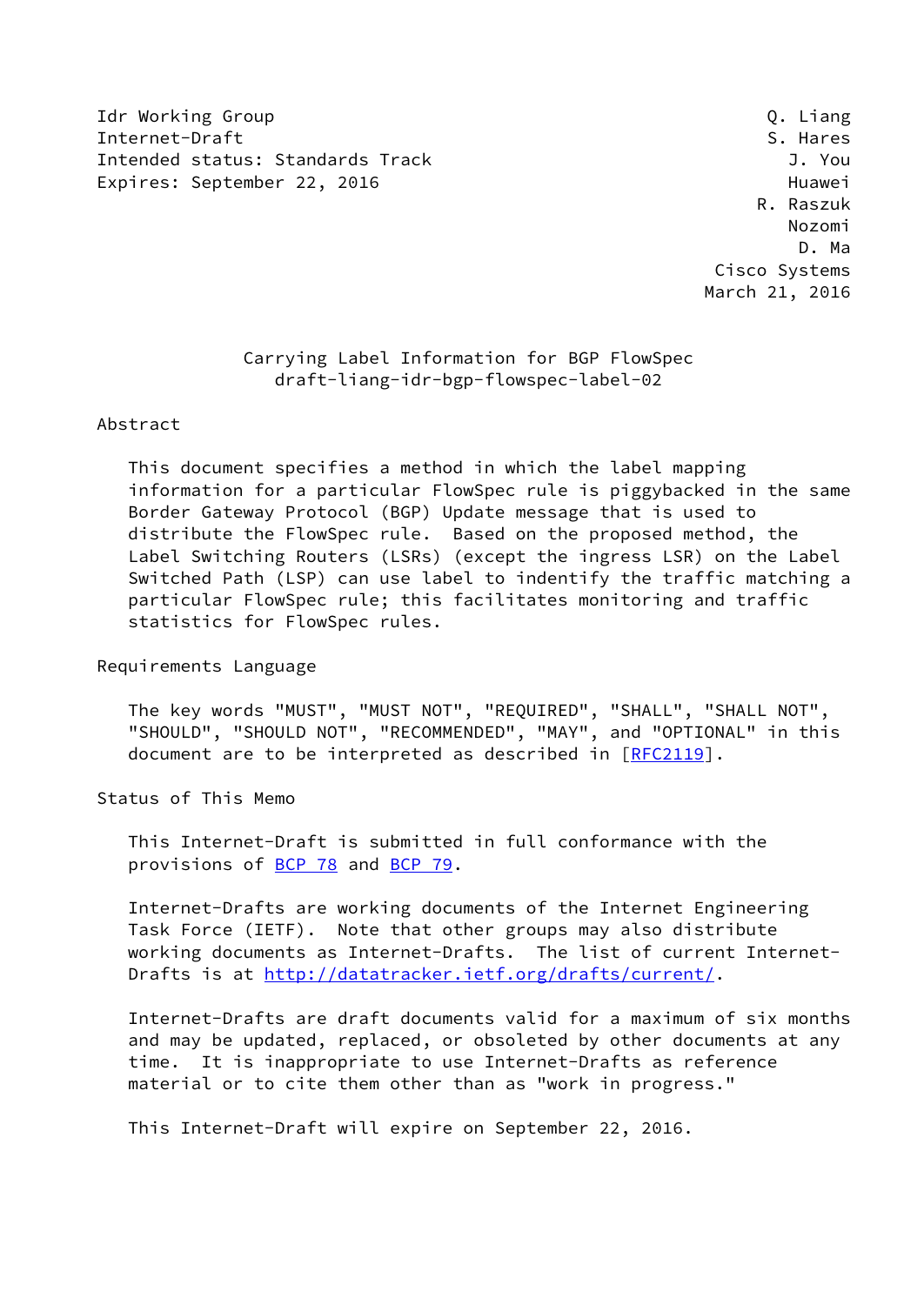<span id="page-1-1"></span>Internet-Draft BGP FlowSpec March 2016

Copyright Notice

 Copyright (c) 2016 IETF Trust and the persons identified as the document authors. All rights reserved.

This document is subject to **[BCP 78](https://datatracker.ietf.org/doc/pdf/bcp78)** and the IETF Trust's Legal Provisions Relating to IETF Documents [\(http://trustee.ietf.org/license-info](http://trustee.ietf.org/license-info)) in effect on the date of publication of this document. Please review these documents carefully, as they describe your rights and restrictions with respect to this document. Code Components extracted from this document must include Simplified BSD License text as described in Section 4.e of the Trust Legal Provisions and are provided without warranty as described in the Simplified BSD License.

## Table of Contents

| 1.2. MPLS Flow Specification Deployment 3 |                            |
|-------------------------------------------|----------------------------|
|                                           |                            |
|                                           | $\overline{\phantom{0}}^3$ |
|                                           |                            |
|                                           |                            |
| 6.                                        |                            |
|                                           |                            |
| 8.                                        |                            |
| 8.1. Normative References 7               |                            |
| 8.2. Informative References               | 8                          |
| Authors' Addresses <u>8</u>               |                            |
|                                           |                            |

## <span id="page-1-0"></span>[1](#page-1-0). Introduction

 This section provides the background for proposing a new action for BGP Flow specification that push/pops MPLS or swaps MPLS tags. For those familiar with BGP Flow specification ([\[RFC5575](https://datatracker.ietf.org/doc/pdf/rfc5575)], [\[RFC7674](https://datatracker.ietf.org/doc/pdf/rfc7674)], [\[I-D.ietf-idr-flow-spec-v6](#page-8-1)], [\[I-D.ietf-idr-flowspec-l2vpn](#page-8-2)], [\[I-D.ietf-idr-bgp-flowspec-oid](#page-8-3)] and MPLS ([[RFC3107](https://datatracker.ietf.org/doc/pdf/rfc3107)]) can skip this background section.

<span id="page-1-2"></span>[1.1](#page-1-2). Background

[RFC5575] defines the flow specification (FlowSpec) that is an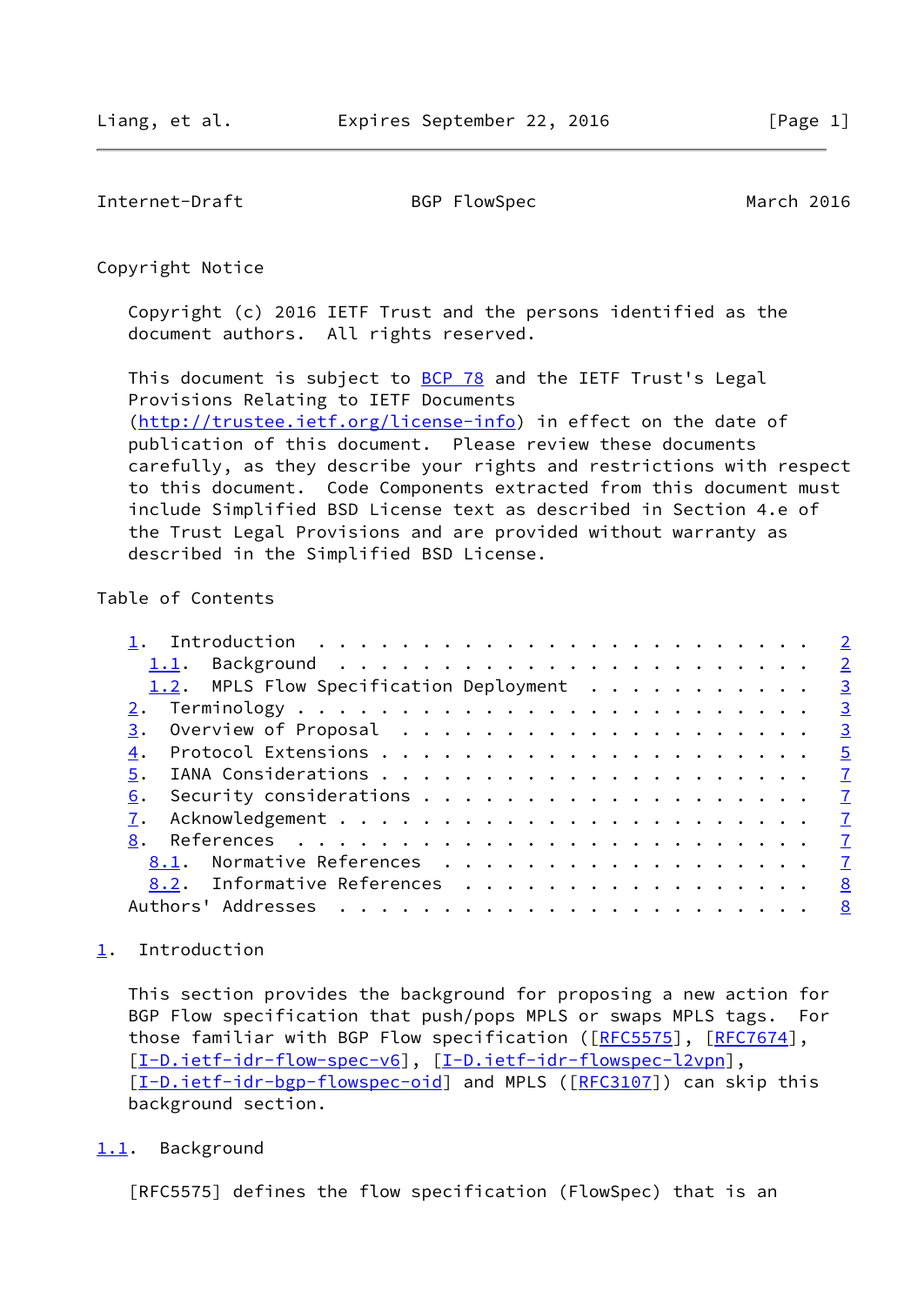n-tuple consisting of several matching criteria that can be applied to IP traffic. The matching criteria can include elements such as source and destination address prefixes, IP protocol, and transport protocol port numbers. A given IP packet is said to match the defined flow if it matches all the specified criteria. [\[RFC5575](https://datatracker.ietf.org/doc/pdf/rfc5575)]

Liang, et al. **Expires September 22, 2016** [Page 2]

<span id="page-2-1"></span>Internet-Draft BGP FlowSpec March 2016

 also defines a set of filtering actions, such as rate limit, redirect, marking, associated with each flow specification. A new Border Gateway Protocol Network Layer Reachability Information (BGP NLRI) (AFI/SAFI: 1/133 for IPv4, AFI/SAFI: 1/134 for VPNv4) encoding format is used to distribute traffic flow specifications.

 [RFC3107] specifies the way in which the label mapping information for a particular route is piggybacked in the same Border Gateway Protocol Update message that is used to distribute the route itself. Label mapping information is carried as part of the Network Layer Reachability Information (NLRI) in the Multiprotocol Extensions attributes. The Network Layer Reachability Information is encoded as one or more triples of the form <length, label, prefix>. The NLRI contains a label is indicated by using Subsequent Address Family Identifier (SAFI) value 4.

 [RFC4364] describes a method in which each route within a Virtual Private Network (VPN) is assigned a Multiprotocol Label Switching (MPLS) label. If the Address Family Identifier (AFI) field is set to 1, and the SAFI field is set to 128, the NLRI is an MPLS-labeled VPN- IPv4 address.

<span id="page-2-0"></span>[1.2](#page-2-0). MPLS Flow Specification Deployment

 In BGP VPN/MPLS networks when flow specification policy rules exist on multiple forwarding devices in the network bound with labels from one or more LSPs, only the ingress LSR (Label Switching Router) needs to identify a particular traffic flow based on the matching criteria for flow. Once the flow is match by the ingress LSR, the ingress LSR steers the packet to a corresponding LSP (Label Switched Path). Other LSRs of the LSP just need to forward the packet according to the label carried in it.

<span id="page-2-2"></span>[2](#page-2-2). Terminology

This section contains definitions of terms used in this document.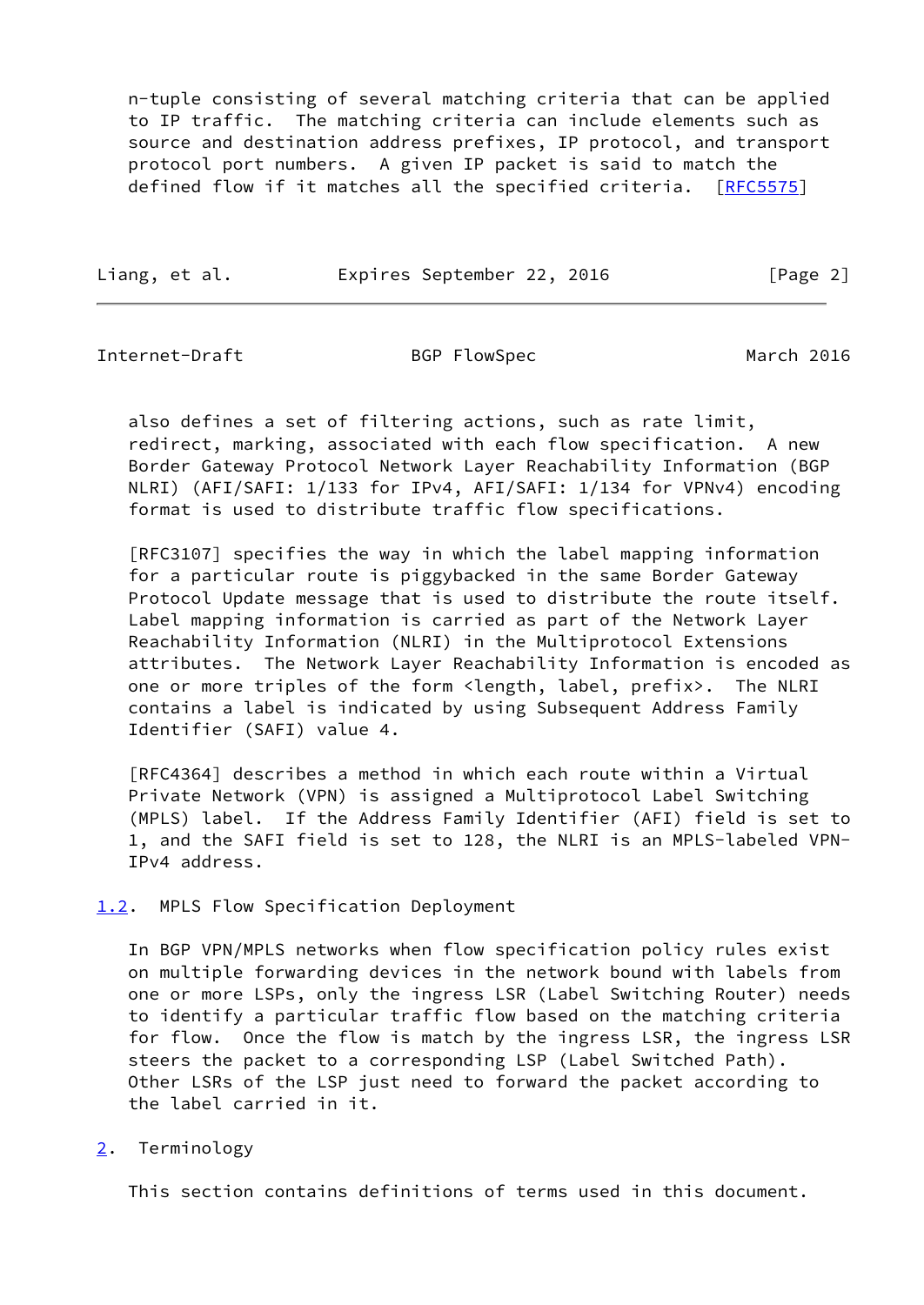Flow Specification (FlowSpec): A flow specification is an n-tuple consisting of several matching criteria that can be applied to IP traffic, including filters and actions. Each FlowSpec consists of a set of filters and a set of actions.

<span id="page-3-0"></span>[3](#page-3-0). Overview of Proposal

 This document proposes adding a BGP-FS action in an extended community alters the label switch path associated with a matched flow. If the match does not have a label switch path, this action is skipped.

|  | Liang, et al. |  | Expires September 22, 2016 |  |  |  | [Page 3] |
|--|---------------|--|----------------------------|--|--|--|----------|
|--|---------------|--|----------------------------|--|--|--|----------|

Internet-Draft BGP FlowSpec March 2016

 The BGP flow specification (BGP-FS) policy rule could match on the destination prefix and then utilize a BGP-FS action to adjust the label path associated with it (push/pop/swap tags.) Or a BGP-FS policy rule could match on any set of BGP-FS match conditions associated with a BGP-FS action that adjust the label switch path (push/pop/swap).

 [I-D.yong-idr-flowspec-mpls-match] provides a match BGP-FS that may be used with this action to match and direct MPLS packets.

Example of Use:

 Forwarding information for the traffic from IP1 to IP2 in the Routers:

> PE1: in(<IP2,IP1>) --> out(Label2) ASBR1: in(Label2) --> out(Label3) ASBR2: in(Label3) --> out(Label4) PE2:  $in(Label4)$  -->  $out(--)$

Labels allocated by flow policy process:

 Label4 allocated by PE2 Label3 allocated by ASBR2 Label2 allocated by ASBR1

 |<------AS1----->| |<------AS2----->| +-----+ +-----+ +-----+ +-----+ VPN 1,IP1..| PE1 |====|ASBR1|----|ASBR2|====| PE2 |..VPN1,IP2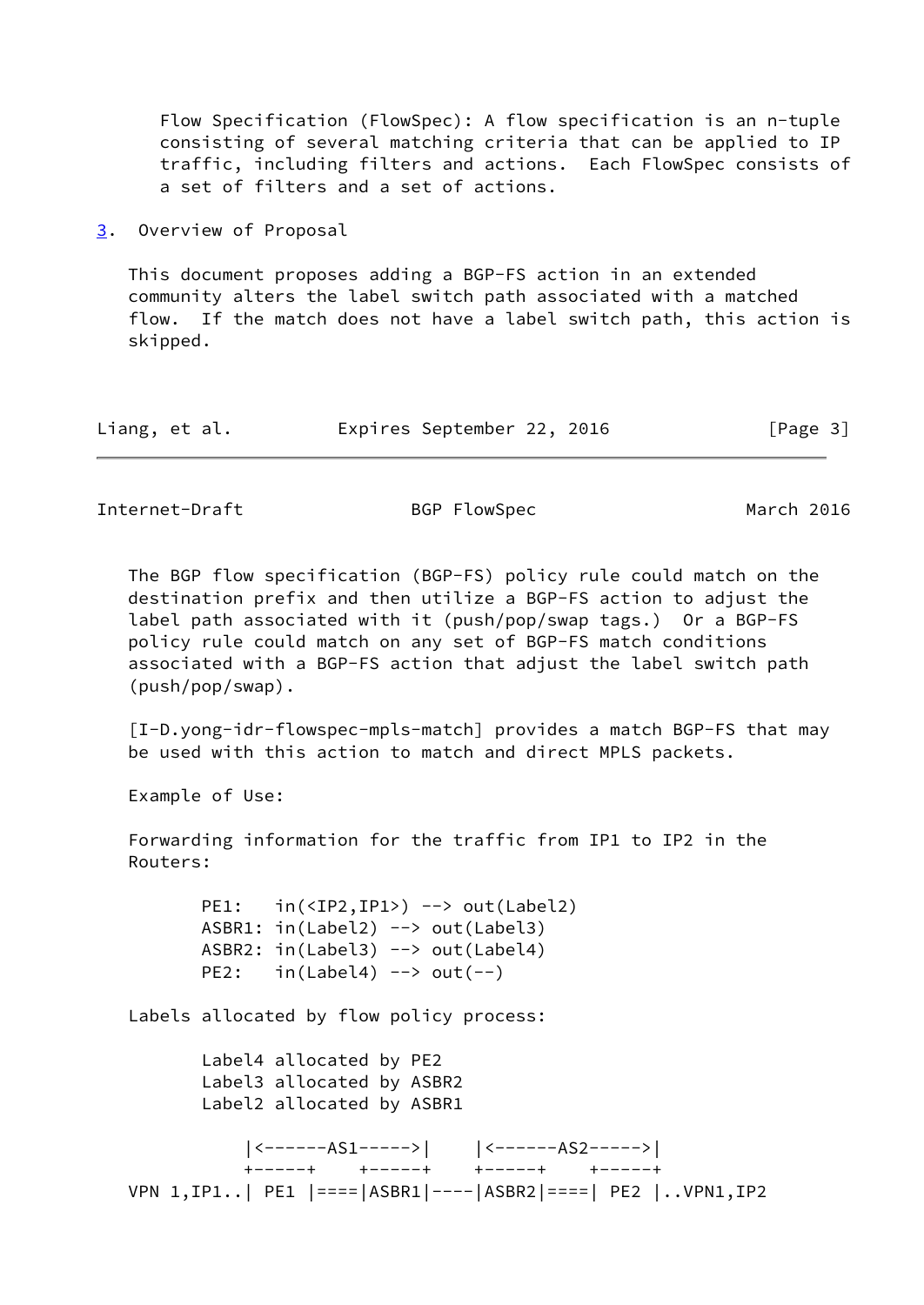+-----+ +-----+ +-----+ +-----+ | LDP LSP1 | | | | | LDP LSP2 | | -------> | | -------> | |-------BGP VPN Flowspec LSP---->| (Label1) (Label2) (Label3) (Label4) Figure 1: Usage of FlowSpec with Label BGP-FS rule1 (locally configured): Filters: destination ip prefix:IP2/32 source ip prefix:IP1/32 Actions: Extended Communities traffic-marking: 1 MPLS POP Note: Liang, et al. **Expires September 22, 2016** [Page 4] Internet-Draft BGP FlowSpec March 2016

<span id="page-4-0"></span>The following Extended Communities are added/deleted

 [rule-1a] BGP-FS action MPLS POP [used on PE2] [rule-1b] BGP-FS action SWAP 4 [used on ASBR-2] [rule-1c] BGP-FS action SWAP 3 [used on ASBR-1] [rule-1d] BGP-FS action push 2 [used on PE1]

- PE-2 Changes BGP-FS rule-1a to rule-1b prior to sending Clears Extended Community: BGP-FS action MPLS POP Adds Extended Community: BGP-FS action MPLS SWAP 4
- ASBR-2 receives BGP-FS rule-1b (NRLI + 2 Extended Community) Installs the BGP-FS rule-1b (MPLS SWAP 4, traffic-marking) Changes BGP-FS rule-1b to rule-1c prior to sending to ASBR1 Clear Extended Community: BGP-FS action MPLS SWAP 4 Adds Extended Community: BGP-FS action MPLS SWAP 3
- ASBR-1 Receives BGP-FS rule-1c (NLRI + 2 Extended Community) Installs the BGP-FS rule-1c (MPLS SWAP 3, traffic-marking Changes BGP-FS rule-1c to rule-1d prior to sending to PE-2 Clear Extended Community: BGP-FS action MPLS SWAP 3 Adds Extended Community: BGP-FS action MPLS SWAP 2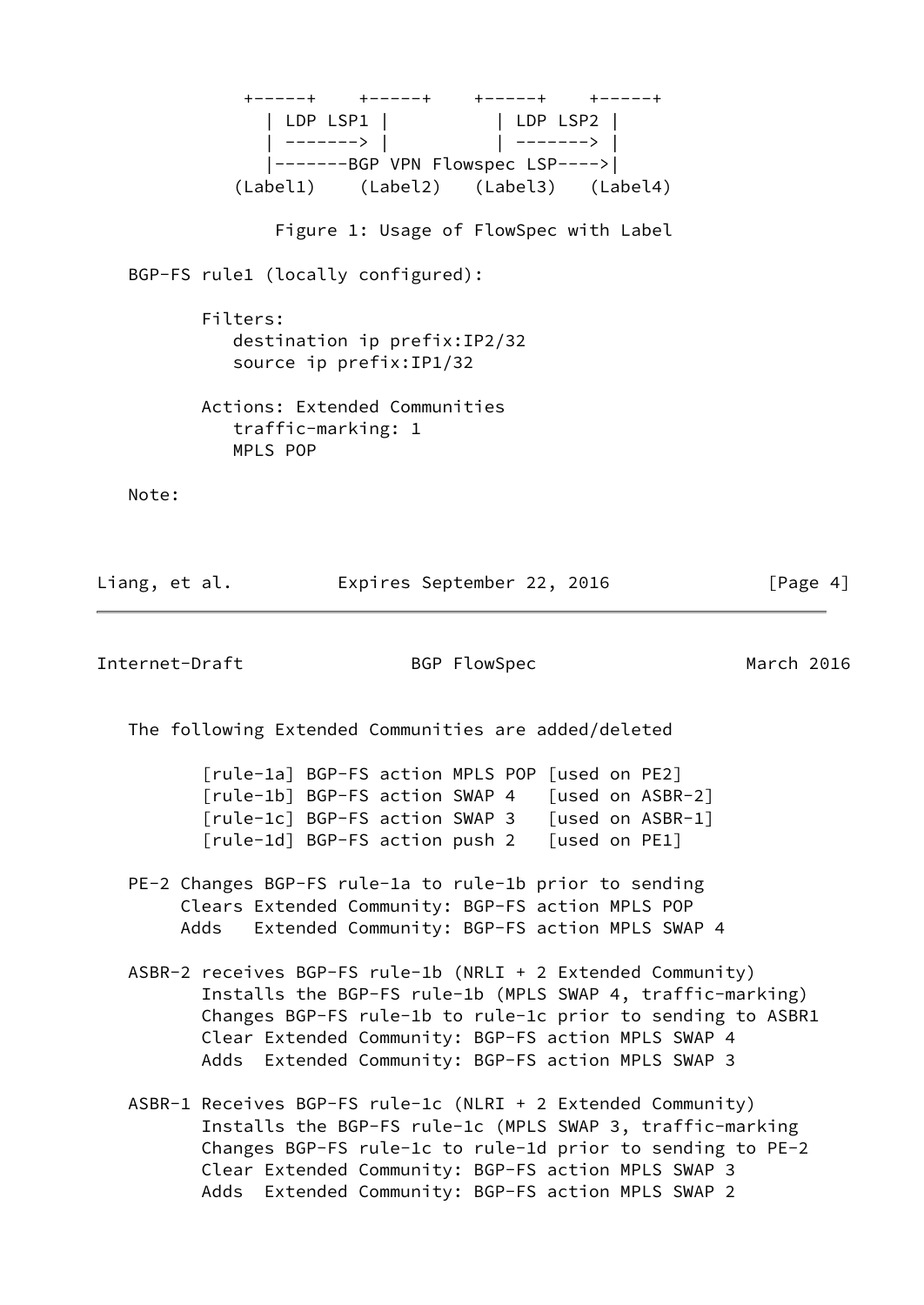PE-1 Receives BGP-FS rule-1d (NLRI + 2 Extended Communities) Installs BGP-FS rule-1d action [MPLS SWAP 2, traffic-marking]

<span id="page-5-0"></span>[4](#page-5-0). Protocol Extensions

 In this document, BGP is used to distribute the FlowSpec rule bound with label(s). A new label-action is defined as BGP extended community value based on Section [7 of \[RFC5575\]](https://datatracker.ietf.org/doc/pdf/rfc5575#section-7).

| type   extended community   encoding |          |
|--------------------------------------|----------|
| TBD1   label-action                  | MPLS tag |

Label-action is described below:

|  | 0 1 2 3 4 5 6 7 8 9 0 1 2 3 4 5 6 7 8 9 0 1 2 3 4 5 6 7 8 9 0 1 |  |       |  |  |  |  |                       |  |        |  |  |            |  |       |
|--|-----------------------------------------------------------------|--|-------|--|--|--|--|-----------------------|--|--------|--|--|------------|--|-------|
|  |                                                                 |  |       |  |  |  |  |                       |  |        |  |  |            |  |       |
|  | Type (TBD1                                                      |  |       |  |  |  |  | OpCode Reserve  order |  |        |  |  |            |  |       |
|  |                                                                 |  |       |  |  |  |  | Label                 |  |        |  |  |            |  |       |
|  |                                                                 |  | Label |  |  |  |  |                       |  | Exp  S |  |  | <b>TTL</b> |  | Stack |
|  |                                                                 |  |       |  |  |  |  |                       |  |        |  |  |            |  |       |

| Liang, et al. |  | Expires September 22, 2016 |  | [Page 5] |  |
|---------------|--|----------------------------|--|----------|--|
|               |  |                            |  |          |  |

Internet-Draft BGP FlowSpec March 2016

The use and the meaning of these fields are as follows:

Type: the same as defined in [\[RFC4360](https://datatracker.ietf.org/doc/pdf/rfc4360)]

OpCode: Operation code

| OpCode  Function                                                |
|-----------------------------------------------------------------|
| $\vert 0 \vert$ Push the MPLS tag                               |
| 1   Pop the outermost MPLS tag in the packet                    |
| 2   Swap the MPLS tag with the outermost MPLS tag in the packet |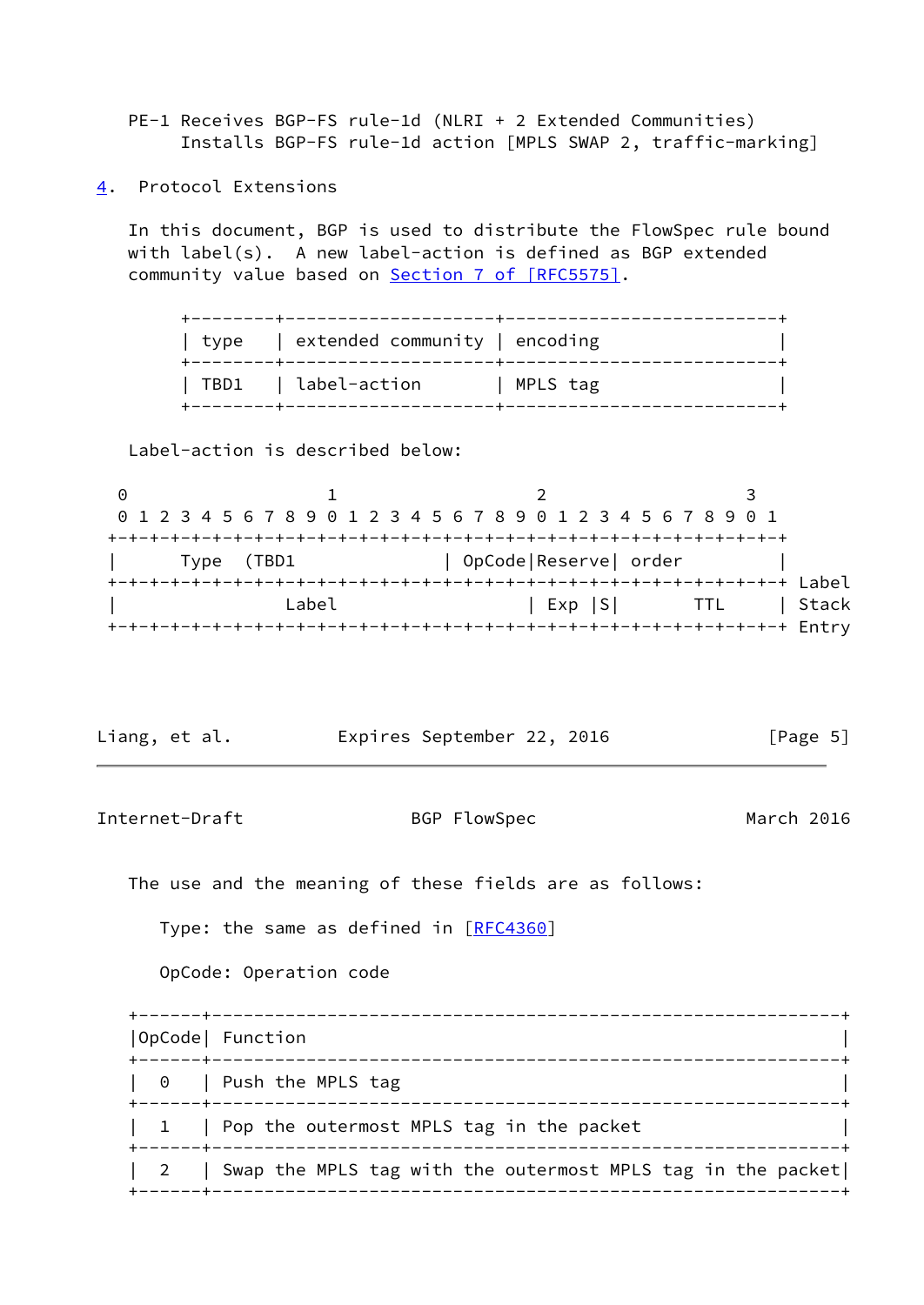When the Opcode field is set to 0, the label stack entry Should be pushed on the MPLS label stack.

+------+------------------------------------------------------------+

 When the OpCode field is set to 1, the label stack entry is invalid, and the router SHOULD pop the existing outermost MPLS tag in the packet.

 When the OpCode field is set to 2, the router SHOULD swap the label stack entry with the existing outermost MPLS tag in the packet. If the packet has no MPLS tag, it just pushes the label stack entry.

 The OpCode 0 or 1 may be used in some SDN networks, such as the scenario described in [[I-D.filsfils-spring-segment-routing-central-epe](#page-8-4)].

The OpCode 2 can be used in traditional BGP MPLS/VPN networks.

Reserved: all zeros.

 Order: A FlowSpec rule MAY include one or more ordering label action(s). If multiple label action extended communities are associated with a BGP-FS Rule, this gives the order of this in the list. The Last action received for an order will be used.

Label: the same as defined in [\[RFC3032](https://datatracker.ietf.org/doc/pdf/rfc3032)].

 Bottom of Stack (S): the same as defined in [\[RFC3032](https://datatracker.ietf.org/doc/pdf/rfc3032)]. It SHOULD be invalid, and set to zero by default. It MAY be modified by the forwarding router locally.

| Liang, et al. | Expires September 22, 2016 |  | [Page 6] |
|---------------|----------------------------|--|----------|
|---------------|----------------------------|--|----------|

<span id="page-6-1"></span>Internet-Draft BGP FlowSpec March 2016

 Time to Live (TTL): the same as defined in[RFC3032]. It MAY be modified by the forwarding router locally.

Experimental Use (Exp): the same as defined in  $[REC3032]$ . It MAY be modified by the forwarding router according to the local routing policy.

<span id="page-6-0"></span>[5](#page-6-0). IANA Considerations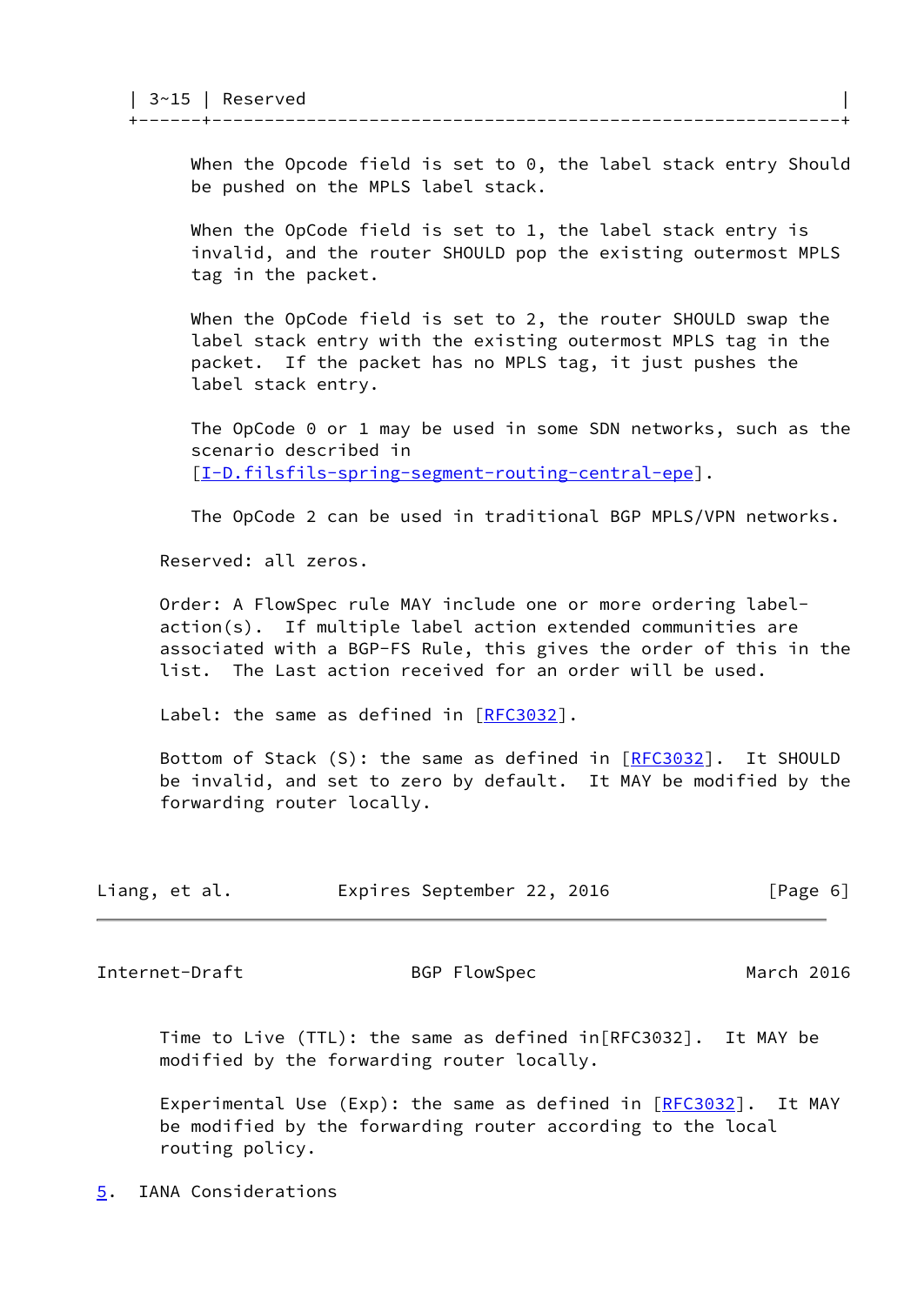For the purpose of this work, IANA should allocate the following Extended community:

TBD1 for label-action

<span id="page-7-0"></span>[6](#page-7-0). Security considerations

 This extension to BGP does not change the underlying security issues inherent in the existing BGP.

<span id="page-7-1"></span>[7](#page-7-1). Acknowledgement

 The authors would like to thank Shunwan Zhuang, Zhenbin Li, Peng Zhou and Jeff Haas for their comments.

- <span id="page-7-2"></span>[8](#page-7-2). References
- <span id="page-7-3"></span>[8.1](#page-7-3). Normative References
	- [RFC2119] Bradner, S., "Key words for use in RFCs to Indicate Requirement Levels", [BCP 14](https://datatracker.ietf.org/doc/pdf/bcp14), [RFC 2119](https://datatracker.ietf.org/doc/pdf/rfc2119), DOI 10.17487/RFC2119, March 1997, <<http://www.rfc-editor.org/info/rfc2119>>.
	- [RFC3032] Rosen, E., Tappan, D., Fedorkow, G., Rekhter, Y., Farinacci, D., Li, T., and A. Conta, "MPLS Label Stack Encoding", [RFC 3032](https://datatracker.ietf.org/doc/pdf/rfc3032), DOI 10.17487/RFC3032, January 2001, <<http://www.rfc-editor.org/info/rfc3032>>.
	- [RFC3107] Rekhter, Y. and E. Rosen, "Carrying Label Information in BGP-4", [RFC 3107,](https://datatracker.ietf.org/doc/pdf/rfc3107) DOI 10.17487/RFC3107, May 2001, <<http://www.rfc-editor.org/info/rfc3107>>.
	- [RFC4360] Sangli, S., Tappan, D., and Y. Rekhter, "BGP Extended Communities Attribute", [RFC 4360,](https://datatracker.ietf.org/doc/pdf/rfc4360) DOI 10.17487/RFC4360, February 2006, <<http://www.rfc-editor.org/info/rfc4360>>.

Liang, et al. **Expires September 22, 2016** [Page 7]

<span id="page-7-4"></span>Internet-Draft BGP FlowSpec March 2016

[RFC4364] Rosen, E. and Y. Rekhter, "BGP/MPLS IP Virtual Private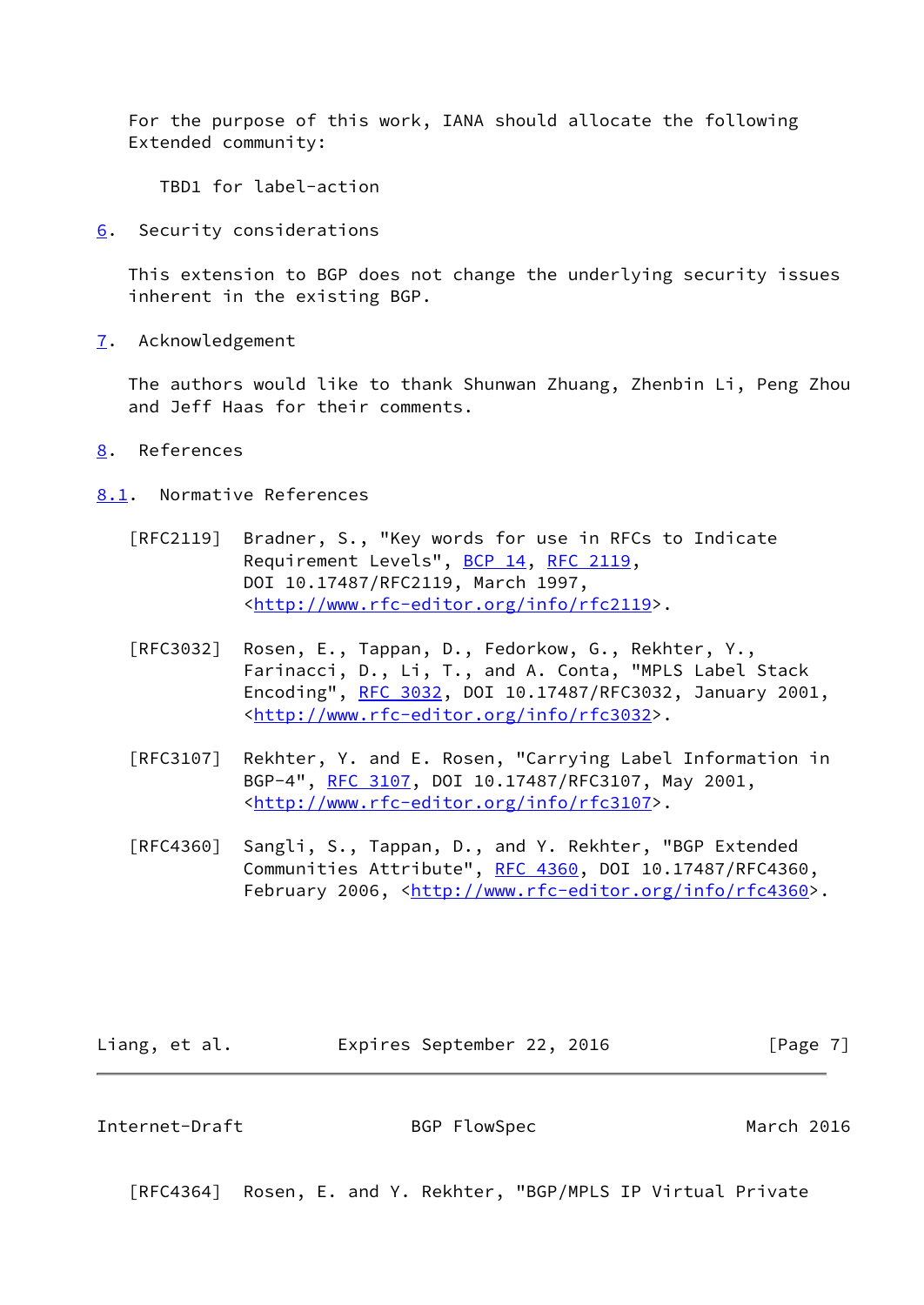Networks (VPNs)", [RFC 4364](https://datatracker.ietf.org/doc/pdf/rfc4364), DOI 10.17487/RFC4364, February 2006, [<http://www.rfc-editor.org/info/rfc4364](http://www.rfc-editor.org/info/rfc4364)>.

- [RFC5575] Marques, P., Sheth, N., Raszuk, R., Greene, B., Mauch, J., and D. McPherson, "Dissemination of Flow Specification Rules", [RFC 5575,](https://datatracker.ietf.org/doc/pdf/rfc5575) DOI 10.17487/RFC5575, August 2009, <<http://www.rfc-editor.org/info/rfc5575>>.
- [RFC7674] Haas, J., Ed., "Clarification of the Flowspec Redirect Extended Community", [RFC 7674](https://datatracker.ietf.org/doc/pdf/rfc7674), DOI 10.17487/RFC7674, October 2015, [<http://www.rfc-editor.org/info/rfc7674](http://www.rfc-editor.org/info/rfc7674)>.
- <span id="page-8-4"></span><span id="page-8-0"></span>[8.2](#page-8-0). Informative References
	- [I-D.filsfils-spring-segment-routing-central-epe] Filsfils, C., Previdi, S., Patel, K., Shaw, S., Ginsburg,

 D., and D. Afanasiev, "Segment Routing Centralized Egress Peer Engineering", [draft-filsfils-spring-segment-routing](https://datatracker.ietf.org/doc/pdf/draft-filsfils-spring-segment-routing-central-epe-05) [central-epe-05](https://datatracker.ietf.org/doc/pdf/draft-filsfils-spring-segment-routing-central-epe-05) (work in progress), August 2015.

<span id="page-8-3"></span>[I-D.ietf-idr-bgp-flowspec-oid]

 Uttaro, J., Filsfils, C., Smith, D., Alcaide, J., and P. Mohapatra, "Revised Validation Procedure for BGP Flow Specifications", [draft-ietf-idr-bgp-flowspec-oid-02](https://datatracker.ietf.org/doc/pdf/draft-ietf-idr-bgp-flowspec-oid-02) (work in progress), January 2014.

<span id="page-8-1"></span>[I-D.ietf-idr-flow-spec-v6]

 McPherson, D., Raszuk, R., Pithawala, B., Andy, A., and S. Hares, "Dissemination of Flow Specification Rules for IPv6", [draft-ietf-idr-flow-spec-v6-07](https://datatracker.ietf.org/doc/pdf/draft-ietf-idr-flow-spec-v6-07) (work in progress), March 2016.

<span id="page-8-2"></span>[I-D.ietf-idr-flowspec-l2vpn]

 Weiguo, H., Litkowski, S., and S. Zhuang, "Dissemination of Flow Specification Rules for L2 VPN", [draft-ietf-idr](https://datatracker.ietf.org/doc/pdf/draft-ietf-idr-flowspec-l2vpn-03) [flowspec-l2vpn-03](https://datatracker.ietf.org/doc/pdf/draft-ietf-idr-flowspec-l2vpn-03) (work in progress), November 2015.

[I-D.yong-idr-flowspec-mpls-match]

 Yong , L., Liang , Q., and J. You , "Dissemination of Flow Specification Rules for MPLS Label", March 2016.

Authors' Addresses